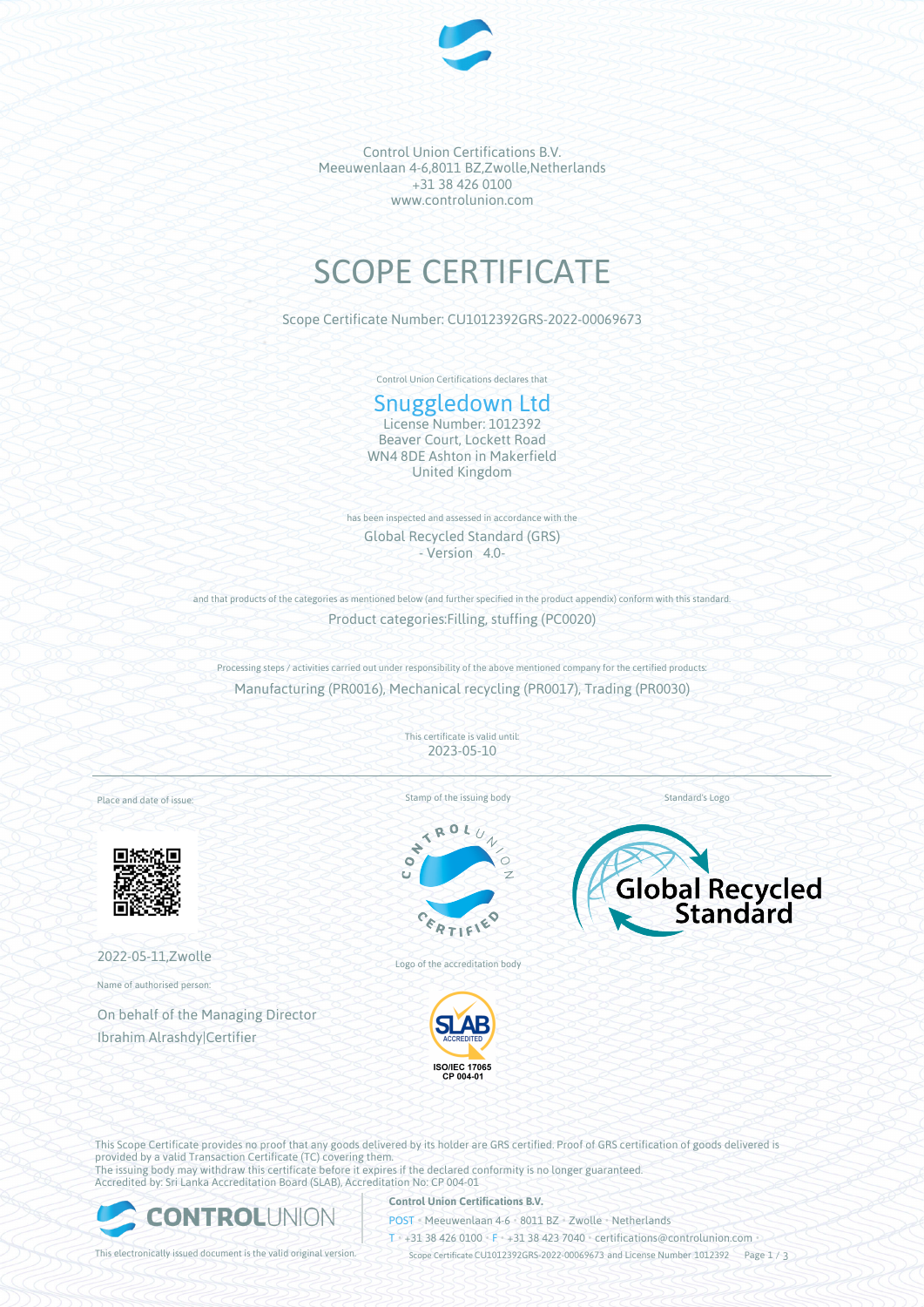

Control Union Certifications B.V. Meeuwenlaan 4-6,8011 BZ,Zwolle,Netherlands +31 38 426 0100 www.controlunion.com

## **Snuggledown Ltd Global Recycled Standard (GRS)**

## **Products Appendix to Certificate no.CU1012392GRS-2022-00069673**

In specific the certificate covers the following products:

| <b>Product category</b>    | <b>Product details</b>                                     | <b>Material composition</b>                                                               | Label grade   |
|----------------------------|------------------------------------------------------------|-------------------------------------------------------------------------------------------|---------------|
| Filling, stuffing (PC0020) | Natural fiber filling (PD0049)                             | 100.0%Recycled post-consumer Down (RM0031)                                                | Post-Consumer |
| Filling, stuffing (PC0020) | Natural fiber filling (PD0049)                             | 85.0%Recycled post-consumer Feather (RM0038)<br>15.0%Recycled post-consumer Down (RM0031) | Post-Consumer |
| Filling, stuffing (PC0020) | Man-made fiber filling (PD0048)                            | 100.0%Recycled post-consumer Polyester (RM0313)                                           | Post-Consumer |
|                            | Filling, stuffing (PC0020) Man-made fiber filling (PD0048) | 50.0%Recycled post-consumer Polyester (RM0313)<br>50.0%Polyester (RM0186)                 | Post-Consumer |
| Filling, stuffing (PC0020) | Man-made fiber filling (PD0048)                            | 40.0%Recycled post-consumer Polyester (RM0313)<br>60.0%Polyester (RM0186)                 | Post-Consumer |
| Filling, stuffing (PC0020) | Natural fiber filling (PD0049)                             | 100.0%Recycled post-consumer Feather (RM0038)                                             | Post-Consumer |
| Filling, stuffing (PC0020) | Natural fiber filling (PD0049)                             | 70.0%Recycled post-consumer Down (RM0031)<br>30.0%Recycled post-consumer Feather (RM0038) | Post-Consumer |

Products made with Organic fibers are also certified to the Organic Content Standard or Global Organic Textile Standard.

Place and date of issue:



2022-05-11,Zwolle

Name of authorised person:

On behalf of the Managing Director Ibrahim Alrashdy|Certifier







Logo of the accreditation body